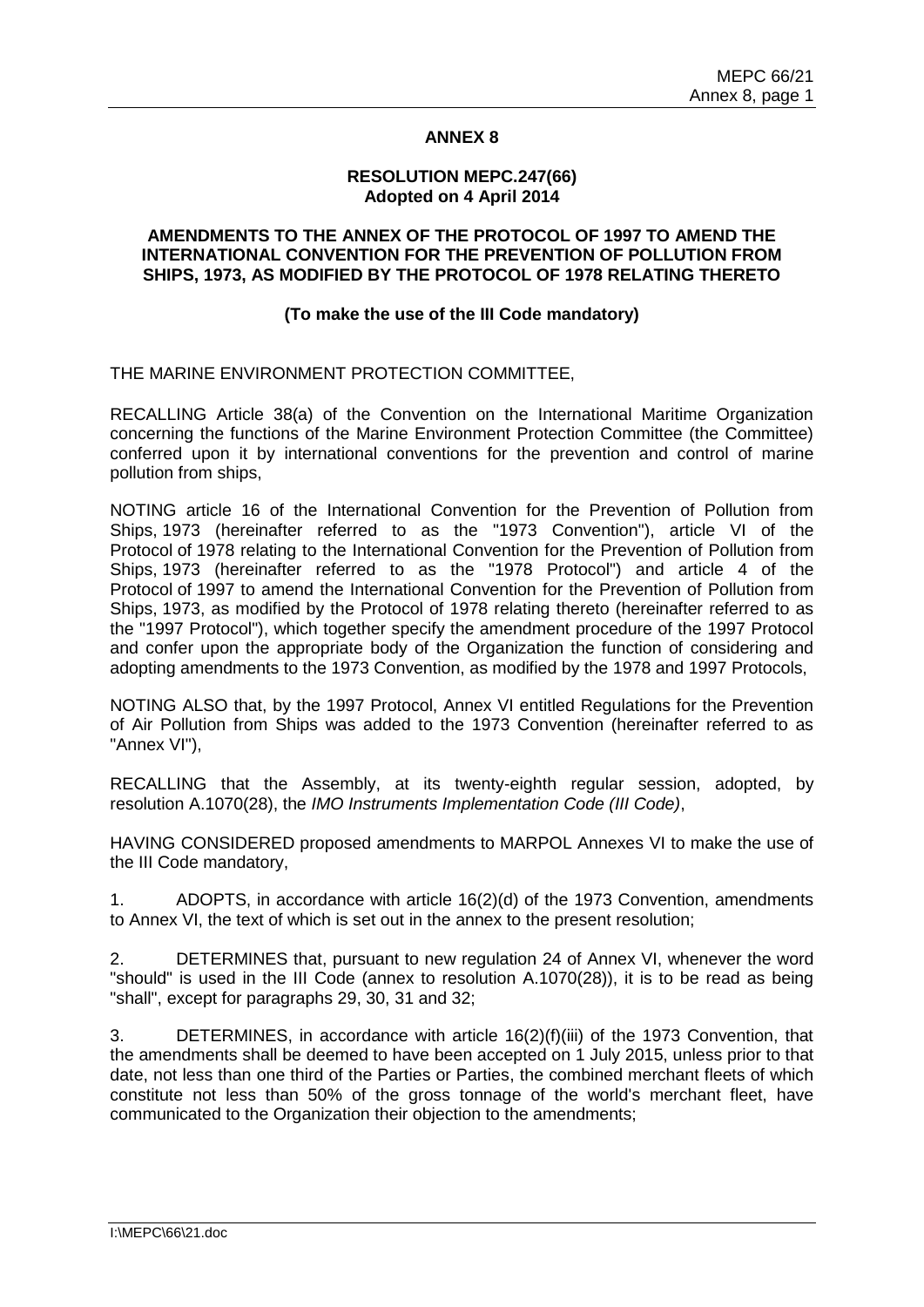4. INVITES the Parties to note that, in accordance with article 16(2)(g)(ii) of the 1973 Convention, the said amendments shall enter into force on 1 January 2016 upon their acceptance in accordance with paragraph 2 above;

5. REQUESTS the Secretary-General, in conformity with article 16(2)(e) of the 1973 Convention, to transmit to all Parties to the 1973 Convention, as modified by the 1978 and 1997 Protocols, certified copies of the present resolution and the text of the amendments contained in the annex;

6. REQUESTS FURTHER the Secretary-General to transmit to the Members of the Organization which are not Parties to the 1973 Convention, as modified by the 1978 and 1997 Protocols, copies of the present resolution and its annex.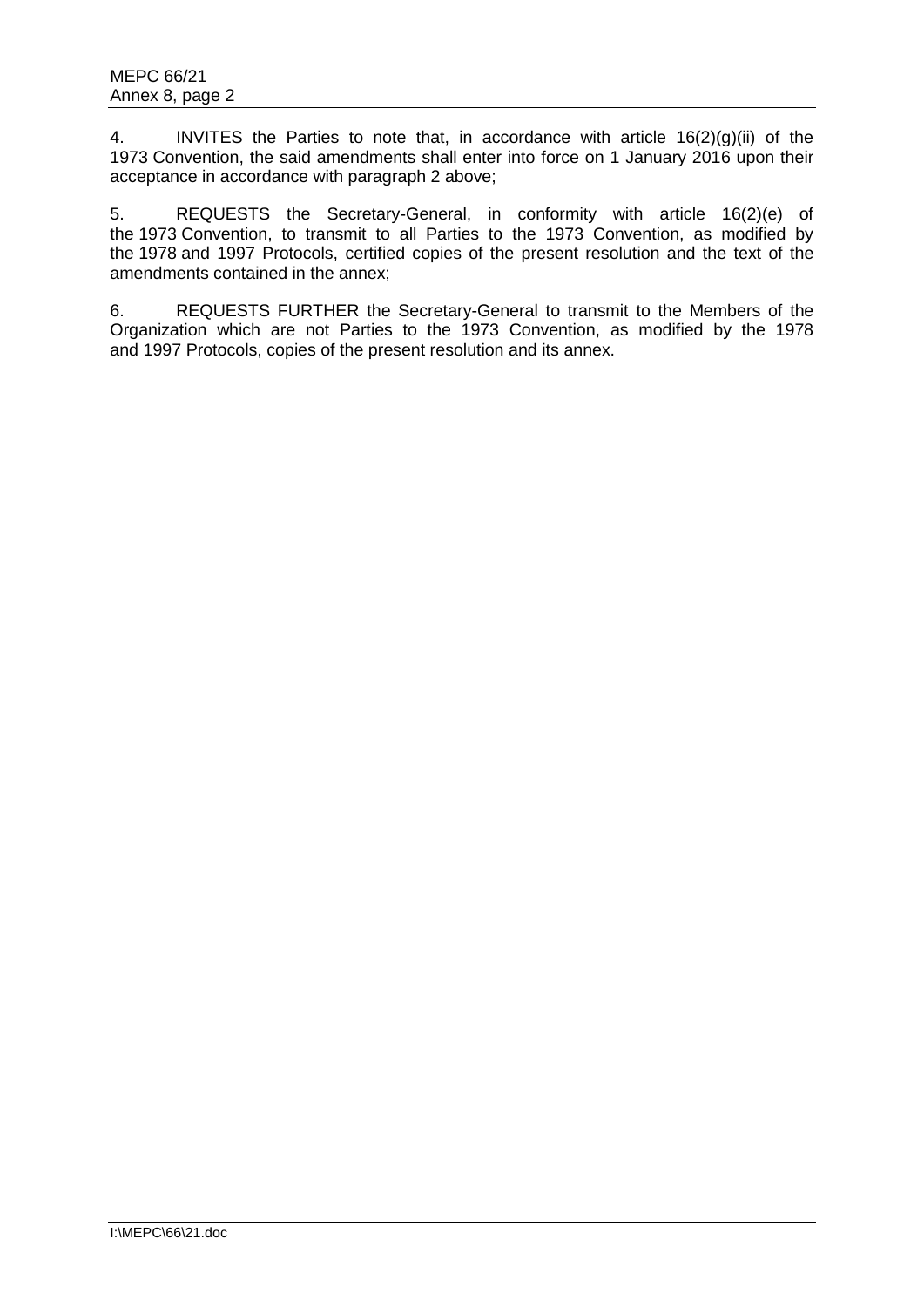#### ANNEX

# **AMENDMENTS TO MARPOL ANNEX VI**

1 The following is added at the end of regulation 2:

"For the purposes of this annex:

44 *Audit* means a systematic, independent and documented process for obtaining audit evidence and evaluating it objectively to determine the extent to which audit criteria are fulfilled.

45 *Audit Scheme* means the IMO Member State Audit Scheme established by the Organization and taking into account the guidelines developed by the Organization<sup>\*</sup>.

46 *Code for Implementation* means the IMO Instruments Implementation Code (III Code) adopted by the Organization by resolution A.1070(28).

47 *Audit Standard* means the Code for Implementation.

"**Chapter 5 – Verification of compliance with the provisions of this annex** 

## **Regulation 24** *Application*

\_\_\_\_\_\_\_\_\_\_\_\_\_\_\_\_

Parties shall use the provisions of the Code for Implementation in the execution of their obligations and responsibilities contained in this Annex.

## **Regulation 25** *Verification of compliance*

(1) Every Party shall be subject to periodic audits by the Organization in accordance with the audit standard to verify compliance with and implementation of this Annex.

(2) The Secretary-General of the Organization shall have responsibility for administering the Audit Scheme, based on the guidelines developed by the Organization<sup>\*</sup>.

(3) Every Party shall have responsibility for facilitating the conduct of the audit and implementation of a programme of actions to address the findings, based on the guidelines developed by the Organization<sup>\*</sup>.

<sup>\*</sup> Refer to the *Framework and Procedures for the IMO Member State Audit Scheme*, adopted by the Organization by resolution A.1067(28)."

<sup>2</sup> A new chapter 5 is added to read as follows: